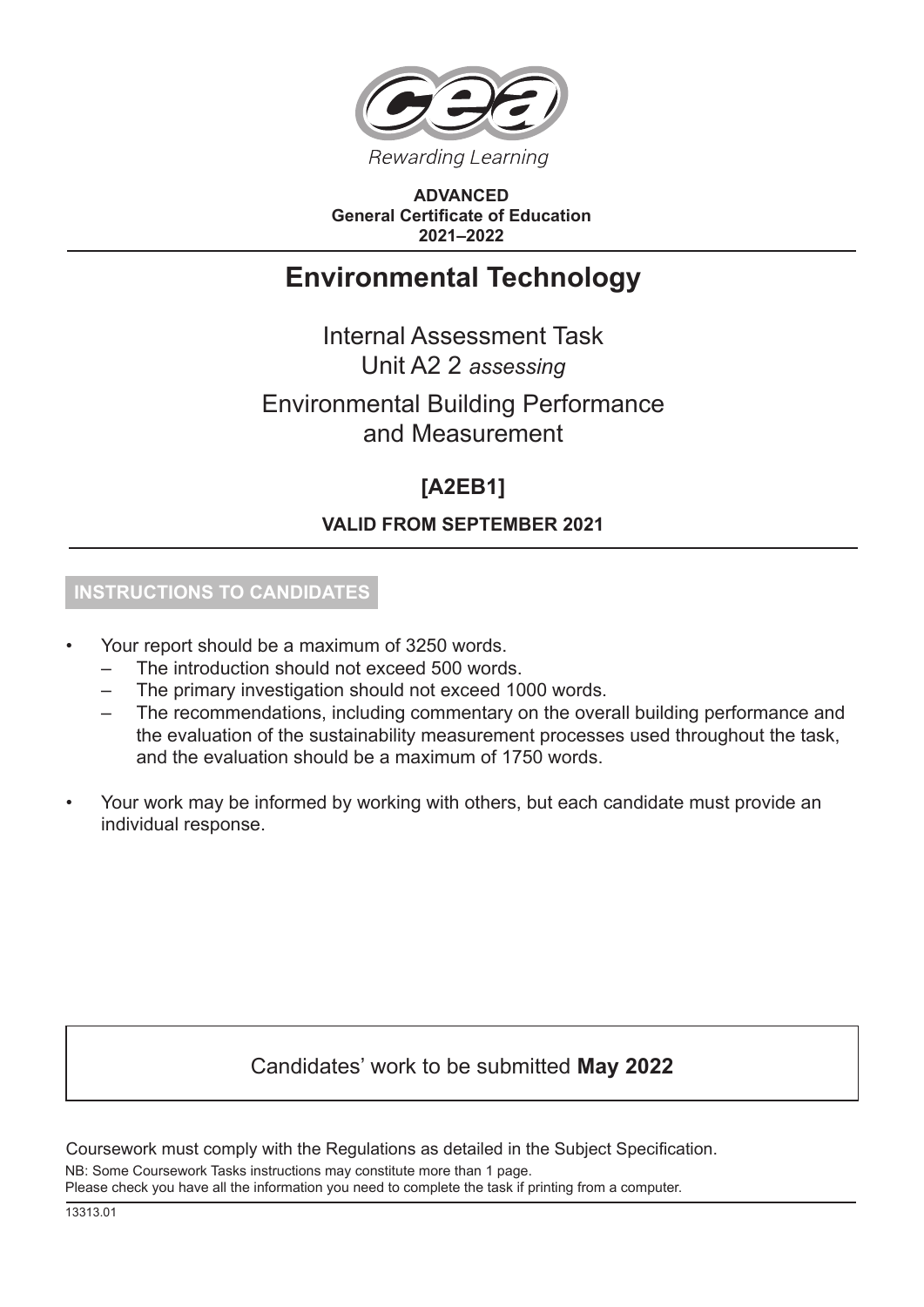#### **Assessment Task**

#### **Scenario**

In this task you are required to act in a consultancy capacity by carrying out an investigation into a building of your choice using the Code for Sustainable Homes (CSH).

The Code for Sustainable Homes, as developed by the Building Research Establishment, has been implemented to drive a change in UK house building practice. The code sets out a clear environmental direction to achieve better living standards for residents of these modern homes and to address the overall sustainability agenda. The Code covers nine categories of sustainable design:

- Energy and  $CO<sub>2</sub>$  emissions,<br>• Water
- Water,
- Materials,
- Surface Water Run-off,
- Waste,
- Pollution,
- Health and Well-being,
- Management,
- Ecology.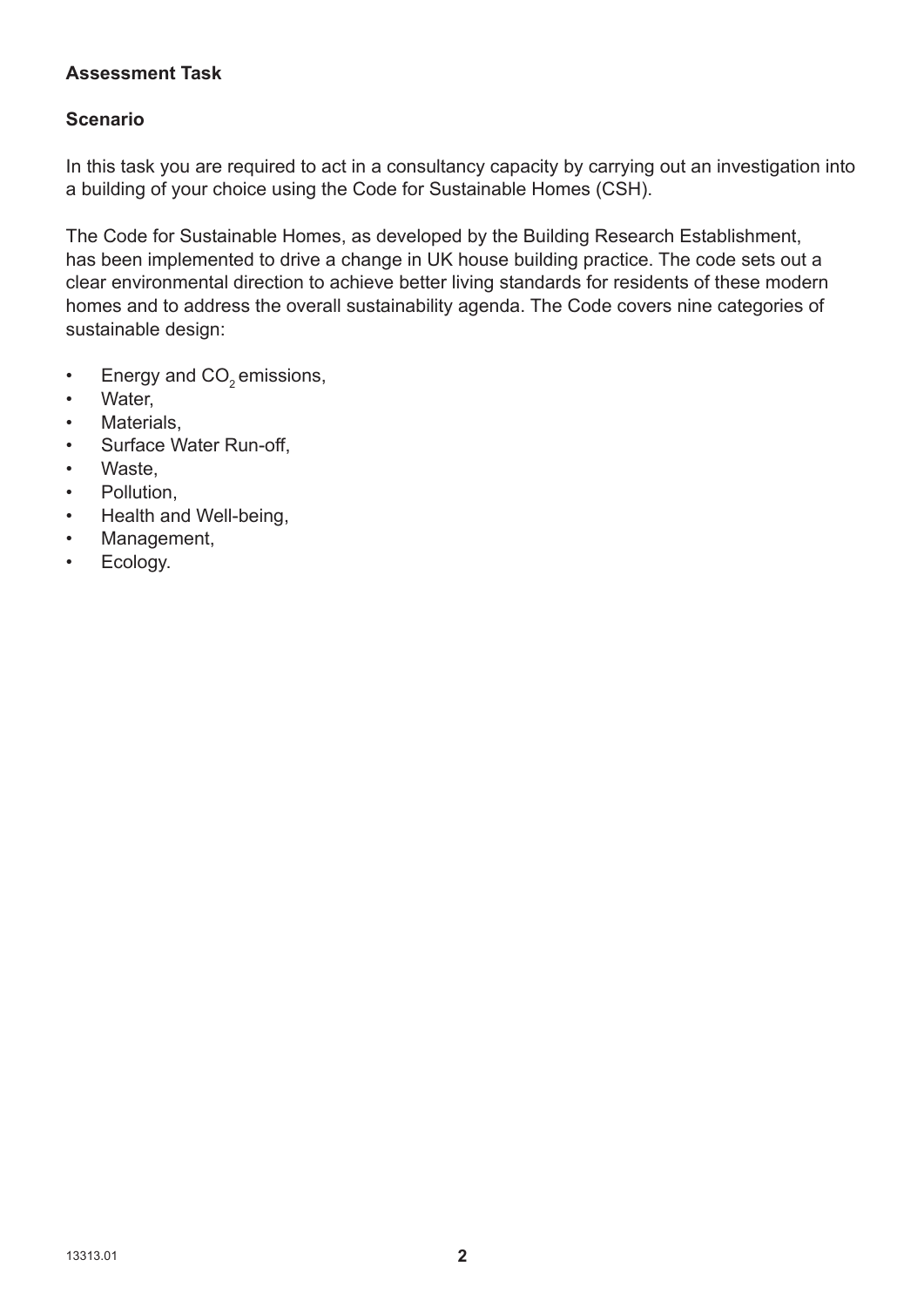Using the Code for Sustainable Homes, as developed by the Building Research Establishment, you are required to select a nearby building, such as a home, school or leisure centre of your choice, on which to carry out a CSH type assessment. Emphasis must be placed on:

#### **-** Energy and CO<sub>2</sub> emissions

You will produce a technical report that will:

- Set the scene for the need for and types of sustainability measurement systems for buildings, giving policy context and the role of 'Zero Carbon Homes';
- Provide an overview of the Code for Sustainable Homes and identify the categories contained within it;
- Identify the equipment and processes necessary to assess the Energy and  $CO<sub>2</sub>$  emissions category;
- Carry out the physical measurements and present the results gained in an appropriate range of formats:
- Identify and source data for a building similar to that chosen for CSH categories from published sources, excluding Energy and  $CO<sub>2</sub>$  emissions;
- Convert the source data and the measured data into the nine CSH categories for the chosen building;
- Derive an overall CSH rating (Bands 1–6 star) from the data gathered;
- Investigate links across CSH categories for the chosen building and develop ideas and recommendations regarding further development and building enhancement;
- Provide a commentary on the overall building performance in light of the ideas and recommendations being made;
- Carry out an evaluation of the sustainability measurement processes used throughout the assessment task;
- Make reference to health and safety considerations; and
- Identify all reference material.

Additional guidance of the format and structure of the technical report can be found in Section 3.4 of the Environmental Technology specification.